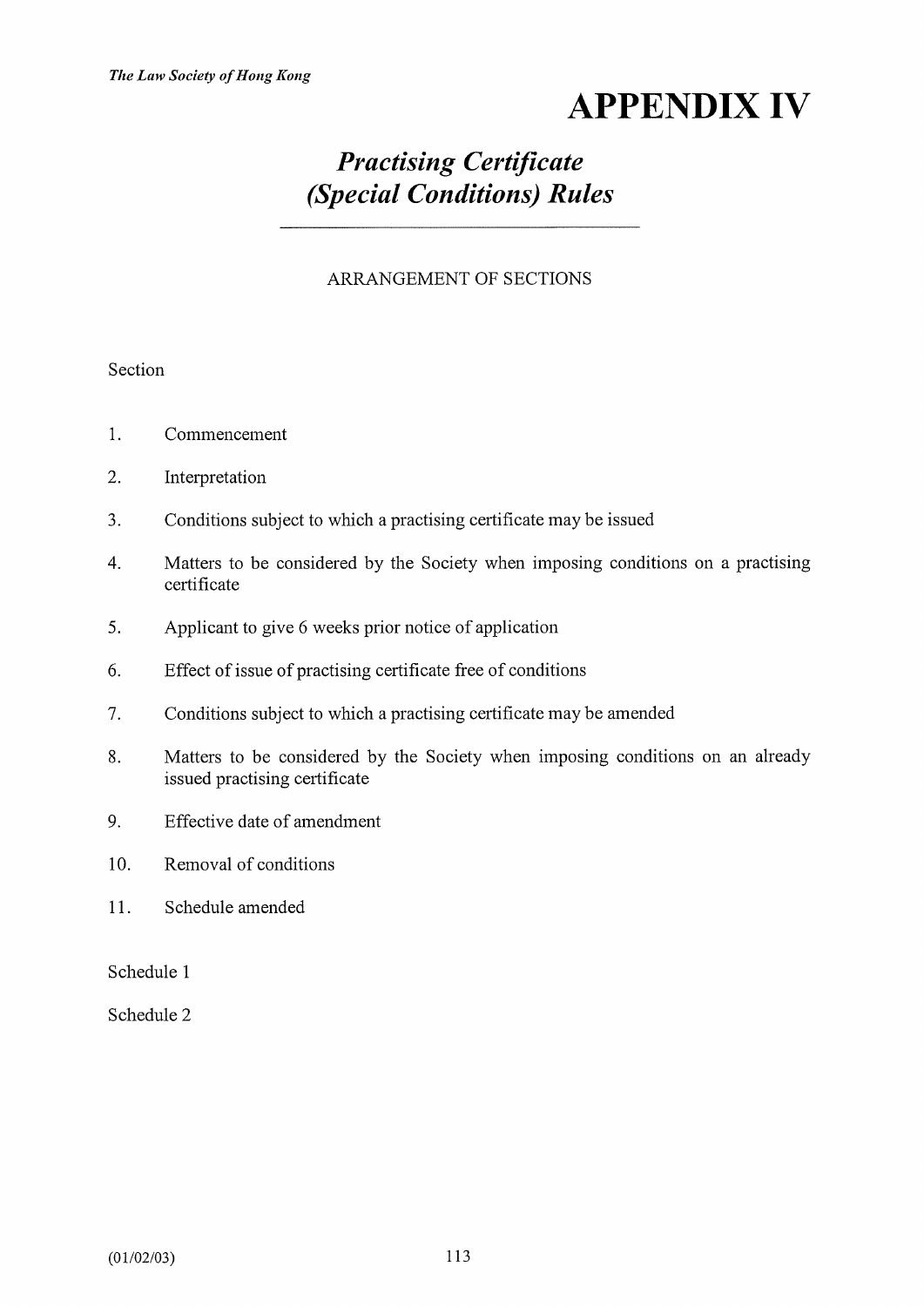#### 1. Commencement

(Omitted as spent)

#### 2. Interpretation

In these Rules, unless the context otherwise requires —

Continuing Professional Development Scheme (專業進修計劃) means the scheme referred to in section 4 of the Continuing Professional Development Rules (Cap. 159 sub. leg. W);

**CPD** accreditation points (評審學分) has the meaning assigned to that term by section 2 of the Continuing Professional Development Rules (Cap. 159 sub. leg. W).

#### 3. Conditions subject to which a practising certificate may be issued

For the purposes of section  $6(5)(b)$  of the Ordinance, the conditions subject to which the Society may issue a practising certificate to a solicitor are —

- (a) in the case of a solicitor applying for the issue of a practising certificate for the first time, any one or more of the conditions numbered 2, 6 and 7 in Schedule 1;
- (b) in the case of a solicitor who has been censured or ordered to pay a penalty or costs by the Solicitors Disciplinary Tribunal constituted under section 9B of the Ordinance since he was last issued a practising certificate, any one or more of the conditions specified in Schedule 1;
- (c) in the case of a solicitor who has been invited by the Society to give an explanation in respect of any matter relating to his conduct since he was last issued a practising certificate and has failed or refused to give an explanation in respect of that matter which the Council regards as sufficient and satisfactory, and has been notified in writing by the Society that he has so failed or refused, any one or more of the conditions specified in Schedule 1;
- (d) in the case of a solicitor who has been suspended from practice since he was last issued a practising certificate and the period of his suspension has expired, any one or more of the conditions specified in Schedule 1;
- (e) in the case of a solicitor who has had his name removed from or struck off the roll of solicitors since he was last issued a practising certificate, his name has been restored to the roll of solicitors, any one or more of the conditions specified in Schedule 1;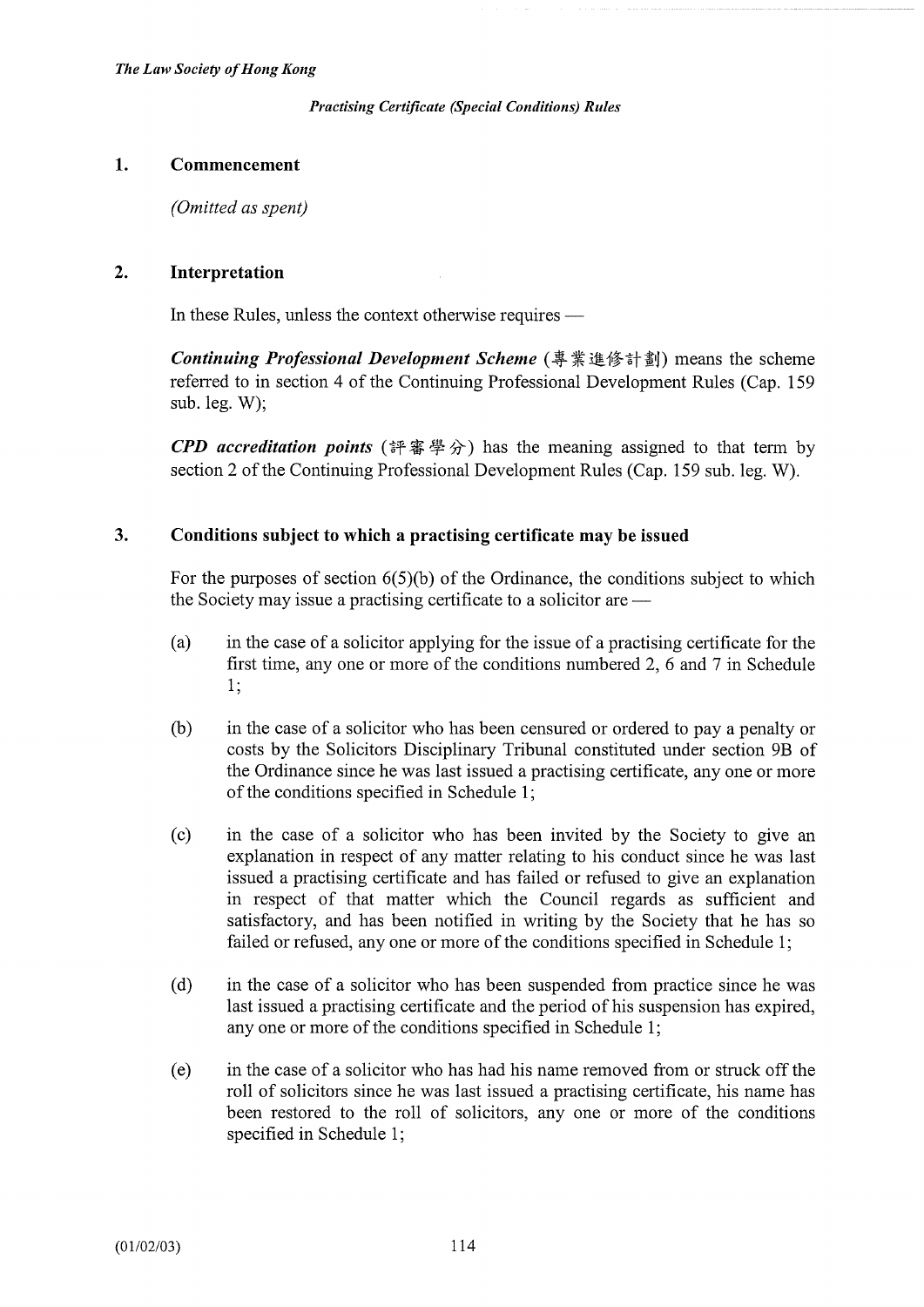- (f) in the case of a solicitor who has become bankrupt since he was last issued a practising certificate, and has been discharged within the meaning of the Bankruptcy Ordinance (Cap. 6), any one or more of the conditions specified in Schedule 1;
- (g) in the case where a judgment in Hong Kong or elsewhere which involves the payment of money has been given against the solicitor since he was last issued a practising certificate, not being a judgment  $-$ 
	- (i) limited to the payment of costs; or
	- (ii) as to the whole effect of which upon him he is entitled to indemnity or relief from some other person; or
	- (iii) for a sum less than HK\$50,000 or which has been satisfied,

any one or more of the conditions specified in Schedule 1;

- (h) in the case of a solicitor who has not been in full-time practice of law for 2 continuous years immediately prior to the giving of notice of intention to apply for a practising certificate to the Society, any one or more of the conditions specified in Schedule 1;
- (i) in the case of a solicitor who was a principal in or a consultant of a firm at the time of an intervention of the firm by the Society under section 26A and Schedule 2 to the Ordinance during the preceding 18 months, any one or more of the conditions specified in Schedule 1.

#### 4. Matters to be considered by the Society when imposing conditions on a practising certificate

- (1) In considering for the purposes of section 3 the imposition of any of the conditions set out in Schedule 1, the Society may have regard to the  $following -$ 
	- (a) in the case of the condition numbered 2 in Schedule  $1 -$ 
		- (i) the extent of the solicitor's experience in the practice of law in Hong Kong or elsewhere;
		- (ii) whether or not the solicitor is to be supervised by a solicitor who holds an unconditional practising certificate or has substantial experience in the practice of law in Hong Kong or elsewhere;
		- (iii) where the employer is not a solicitor, the nature of the employer's business and the work proposed to be undertaken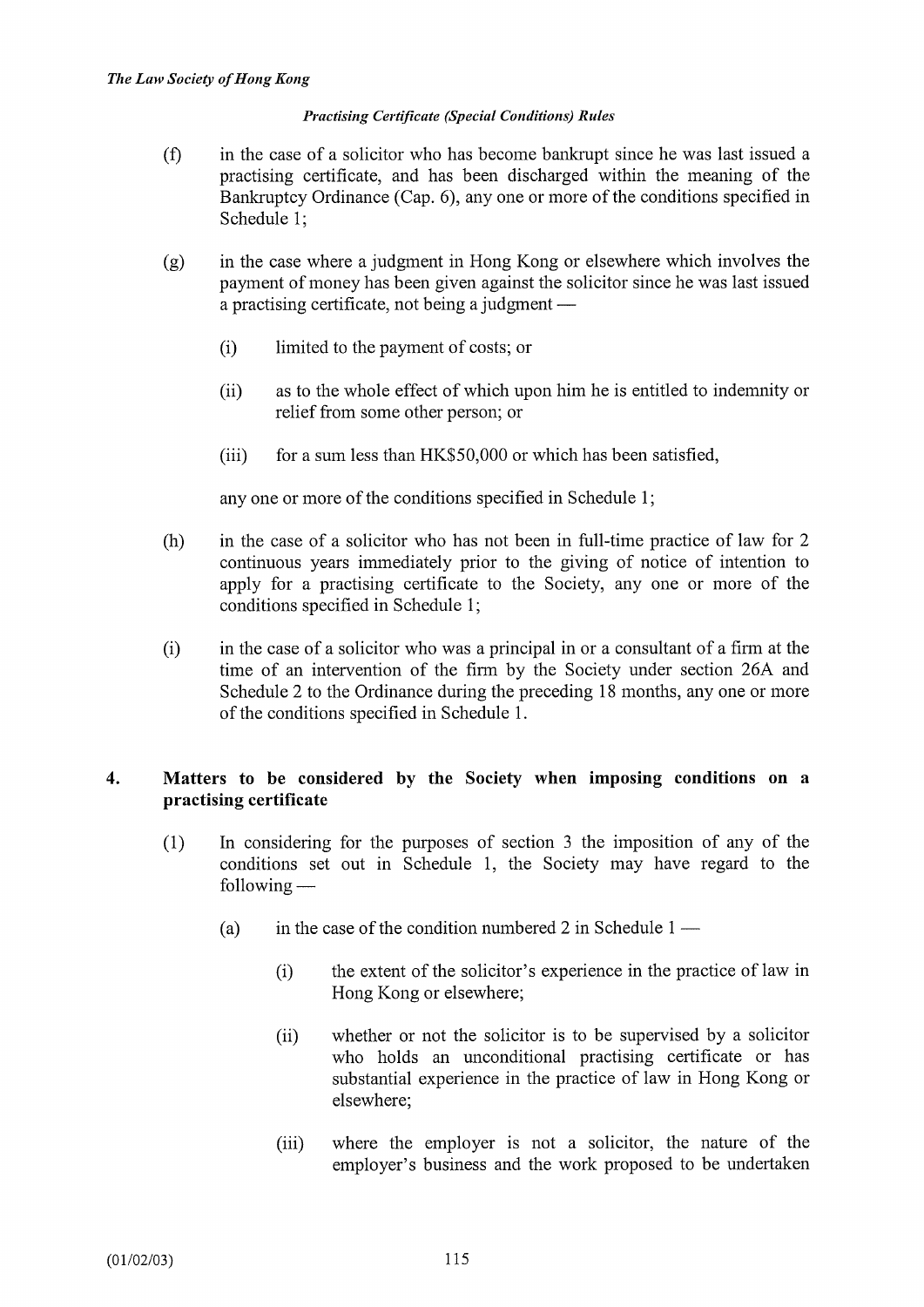by the solicitor, the size of the employer's business and its legal department;

- (b) in the case of the condition numbered 3 in Schedule  $1 -$ 
	- (i) the identity and disciplinary record of the partners;
	- (ii) the nature and frequency of complaints made against the partnership;
	- (iii) the number of successful claims made against any of the partners for negligence or breach of duty;
- (c) in case of the condition numbered 4 in Schedule  $1 -$ 
	- (i) the nature and frequency of complaints made against the solicitor;
	- (ii) the conditions which have been placed on the solicitor's practising certificate since his date of admission;
	- (iii) the solicitor's current financial circumstances.
- (2) In considering for the purposes of section 3 the imposition of conditions in relation to the issue of a practising certificate to a solicitor, the Society may have regard to the following  $-$ 
	- (a) in the case mentioned in section 3(b), the findings and orders of the Solicitors Disciplinary Tribunal;
	- (b) in the case mentioned in section  $3(c)$ , the seriousness of the matter and the nature and extent of the explanation, if any, given by the solicitor;
	- (c) in the case mentioned in section  $3(d)$  or (e)
		- (i) the findings and orders of the Solicitors Disciplinary Tribunal or the reasons for the solicitor's suspension from practice or removal of his name from the roll of solicitors;
		- (ii) the period of time that has elapsed since his suspension or the removal of his name from the roll of solicitors;
		- (iii) the solicitor's activities during that intervening period;
	- (d) in the case mentioned in section  $3(g)$ , the amount of the judgment and the solicitor's current financial circumstances.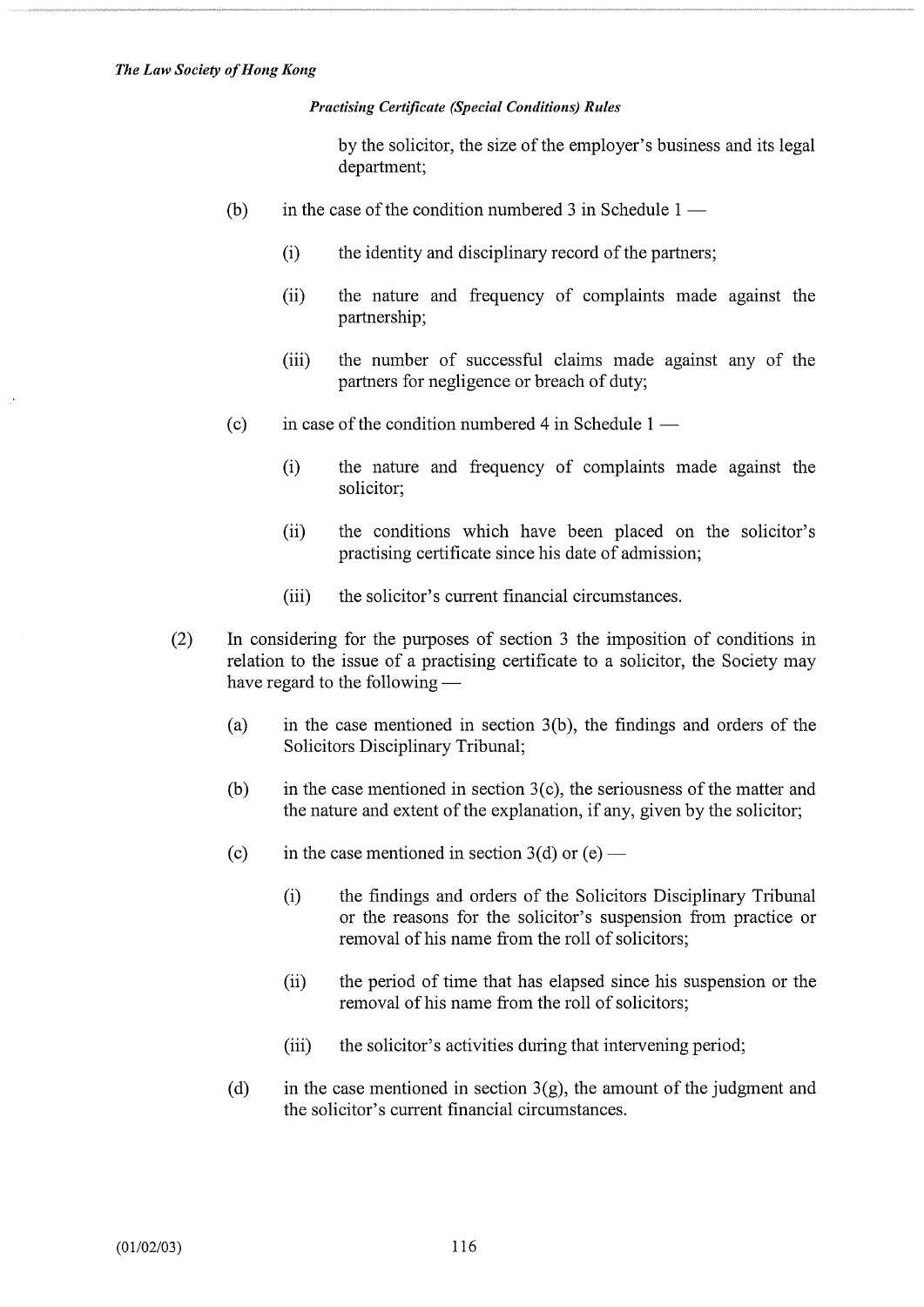#### 5. Applicant to give 6 weeks prior notice of application

In any case where section 3 would have effect if an application had been made, the applicant shall not less than 6 weeks before he applies for a practising certificate give to the Society notice in writing in Form 1 in Schedule 2 of his intention to so apply, unless the Society or the Chief Judge otherwise orders.

#### 6. Effect of issue of practising certificate free of conditions

Where section 3 has effect by reason of any such circumstances as are mentioned in section 3(b), (c), (d), (e), (f), (g), (h) or (i) and a practising certificate free of conditions is issued by the Society under the Ordinance to a solicitor, section 3 shall not after the issue of the practising certificate have effect in relation to that solicitor by reason of those circumstances except as regards any circumstances of whose existence the Society is unaware at the time the certificate is issued.

#### 7. Conditions subject to which a practising certificate may be amended

- (1) For the purposes of section  $6(5)(e)$  of the Ordinance, and subject to subsection (2), the conditions that may be added by the Society to an already issued practising certificate are any one or more of the conditions specified in Schedule 1.
- (2) Subsection (1) has effect in relation to a practising certificate already issued to a solicitor in the case, and only in the case, where -
	- (a) in the event of an application for a practising certificate being made by the solicitor at any time during the period for which his current certificate is in force, this section would have effect in relation to him by reason of any of the circumstances mentioned in section 3(b), (c), (d), (g) or (i);
	- (b) the solicitor has entered into a voluntary arrangement within the meaning of the Bankruptcy Ordinance (Cap. 6) with his creditors;
	- (c) the solicitor has been charged with, or convicted of  $-$ 
		- (i) an offence involving dishonesty or deception; or
		- (ii) an offence which in the opinion of the Council has compromised or impaired or is likely to compromise or impair the reputation of the profession.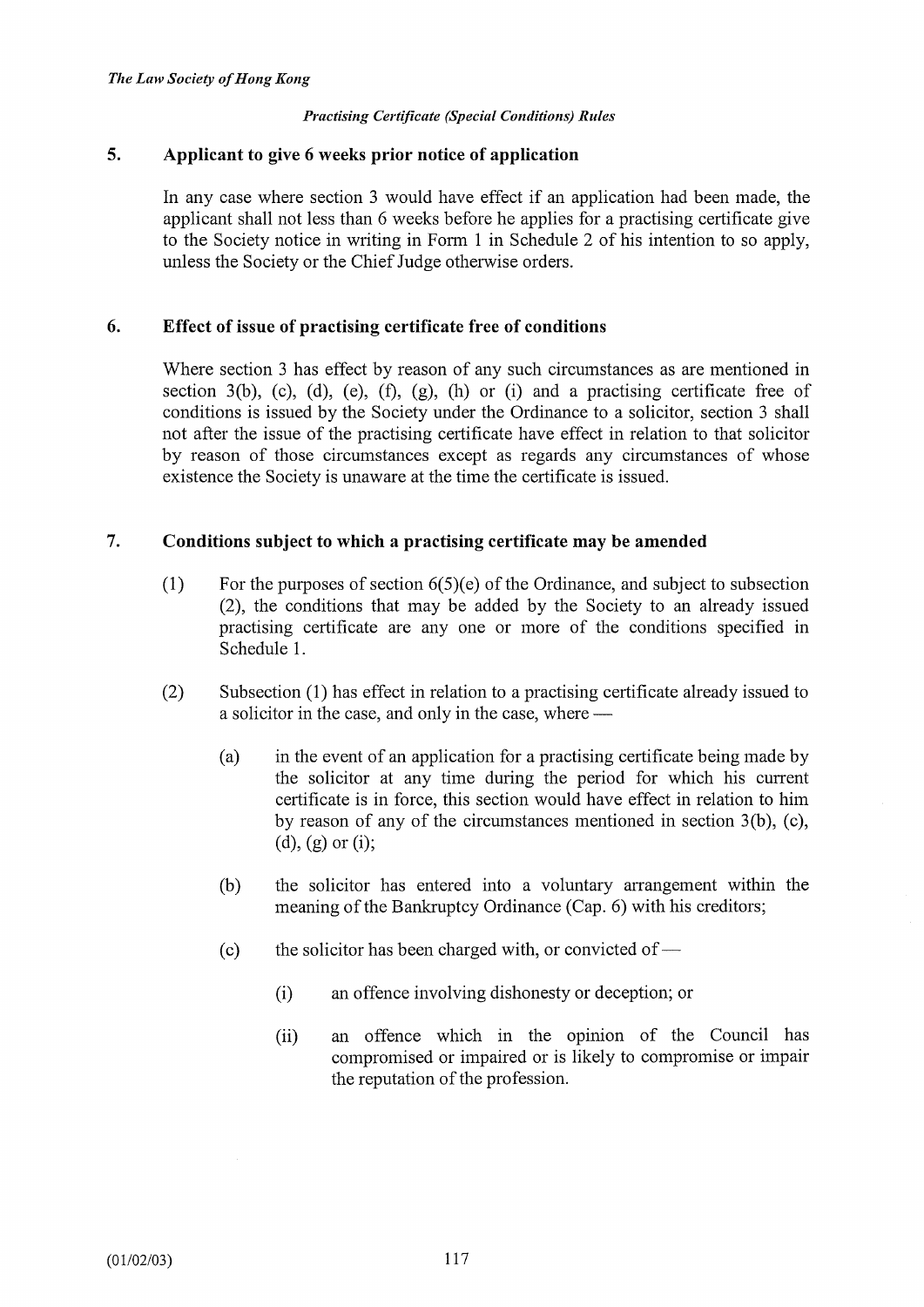#### 8. Matters to be considered by the Society when imposing conditions on an already issued practising certificate

In considering for the purposes of section  $7(1)$  the addition of any of the conditions set out in Schedule 1 to an already issued practising certificate, the Society may have regard to the matters set out in section 4.

#### 9. Effective date of amendment

- (1) Subject to subsection (2), the amendment shall have effect from the date when the solicitor concerned is notified of the Society's intention to amend the practising certificate.
- (2) If the Society's decision to amend a practising certificate by adding conditions is appealed against under section 6(9) of the Ordinance, the decision shall be suspended in its operation as from the day on which the appeal is made until such appeal is disposed of under section 6(11) of the Ordinance.
- (3) Where there is pending against any judgment or order an appeal by a solicitor which, if successful, would result in section 7 no longer being applicable to him, the Society shall not give a notification under subsection (1) in his case so long as the appeal is pending, unless in the opinion of the Society the proceedings on that appeal have been unduly protracted by him or are unlikely to be successful.
- (4) Subsection (3) does not apply to the exercise of the Society's powers under this section by virtue of section  $7(2)(c)$ .

#### 10. Removal of conditions

Any condition imposed by the Society in accordance with these Rules shall remain in effect until such time as the Society determines otherwise.

#### 11. Schedule amended

(Omitted as spent)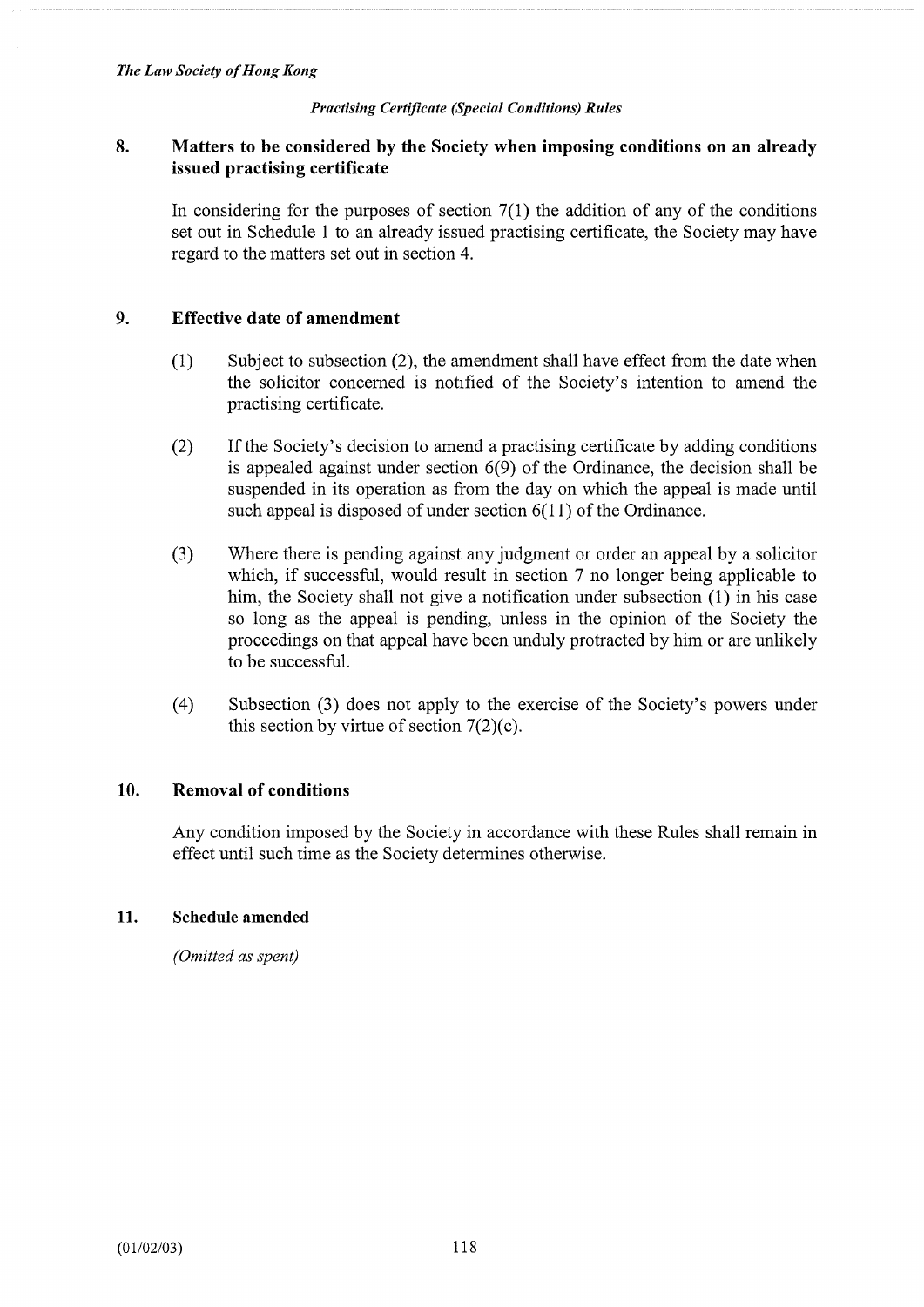Schedule 1 [ss. 3, 4, 7 & 8]

#### Conditions Subject to which a Practising Certificate may be Issued

- 1. The solicitor shall complete a period of practice (not exceeding 24 months) as specified by the Council under the supervision of a solicitor holding an unconditional practising certificate.
- 2. The solicitor may only practise in an employment that has been approved by the Council.
- 3. The solicitor may only practise in a partnership that has been approved by the Council.
- 4. The solicitor may only practise on his own account with the approval of the Council.
- 5. The solicitor shall not sign cheques on a client account.
- 6. The solicitor shall accumulate such CPD accreditation points or undertake and complete one or more courses of the Continuing Professional Development Scheme as specified by the Council.
- 7. The solicitor shall undertake additional academic or training courses or examinations specified by the Council.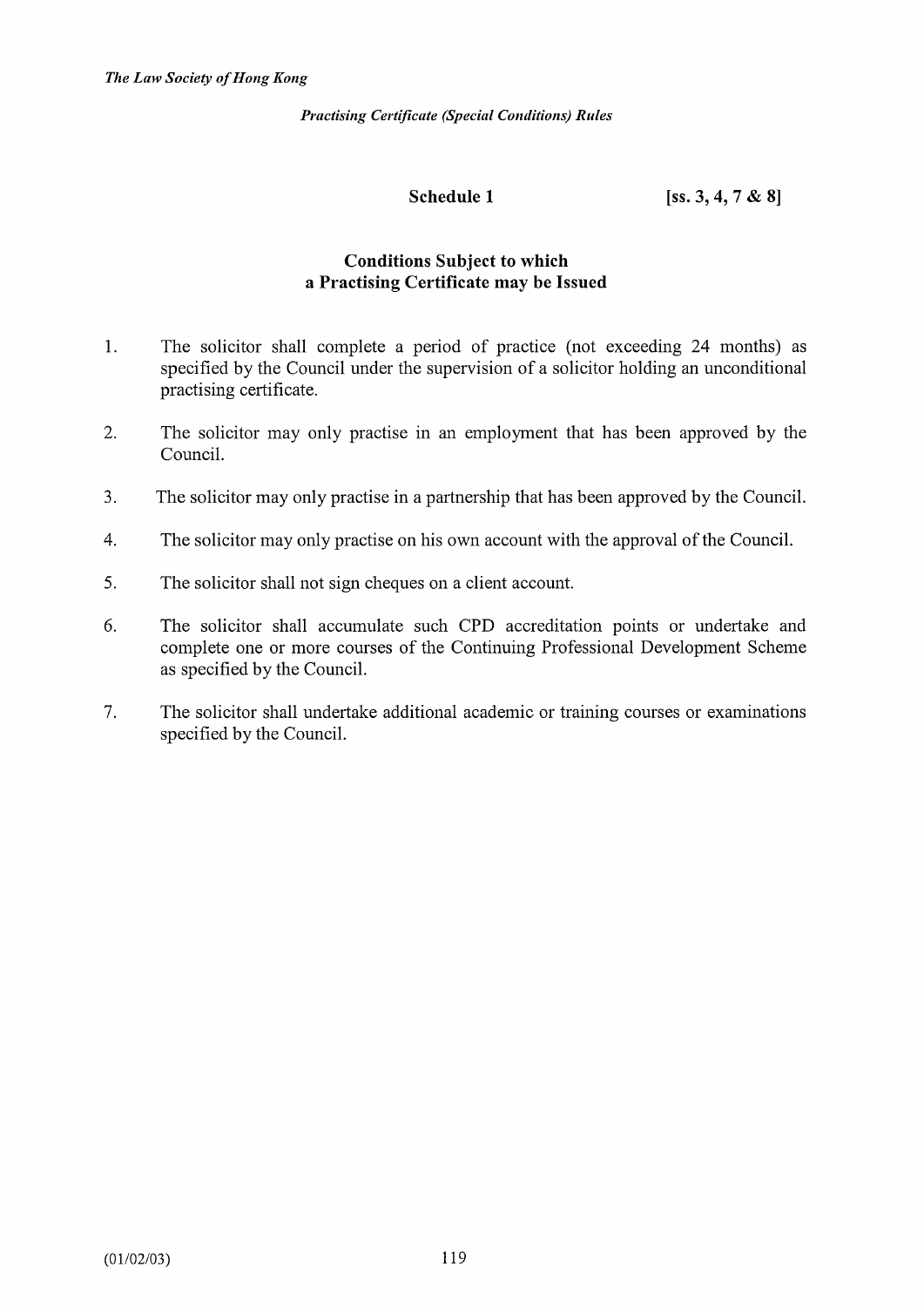#### Schedule 2

 $[s, 5]$ 

#### Forms

#### Form 1

#### THE LAW SOCIETY OF HONG KONG

#### NOTICE OF INTENTION TO APPLY FOR A PRACTISING CERTIFICATE

(If there is insufficient space provided for your answer, please continue on a separate sheet of paper, specifying the question number to which your answer relates, and add your signature.)

| 1. | Name:               |                                                                                                                                                                                                                                                              |  |
|----|---------------------|--------------------------------------------------------------------------------------------------------------------------------------------------------------------------------------------------------------------------------------------------------------|--|
| 2. | Address:<br>Office: |                                                                                                                                                                                                                                                              |  |
|    | Home:               |                                                                                                                                                                                                                                                              |  |
| 3. |                     | I intend to apply for a practising certificate after the expiry of 6 weeks from the date<br>of lodging this form with The Law Society of Hong Kong.                                                                                                          |  |
| 4. | (1)                 | I provide the following information in connection with my intended<br>application:                                                                                                                                                                           |  |
|    |                     | (a) This is my first application for the issue of a practising certificate in Hong<br>Kong.<br>YES/NO*<br>(b) I have been censured or ordered to pay a penalty or costs by the Solicitors<br>Disciplinary Tribunal constituted under section 9B of the Legal |  |
|    |                     | Practitioners Ordinance (Cap. 159) since I was last issued a practising<br>certificate.<br>YES/NO*                                                                                                                                                           |  |

If "YES", provide full details.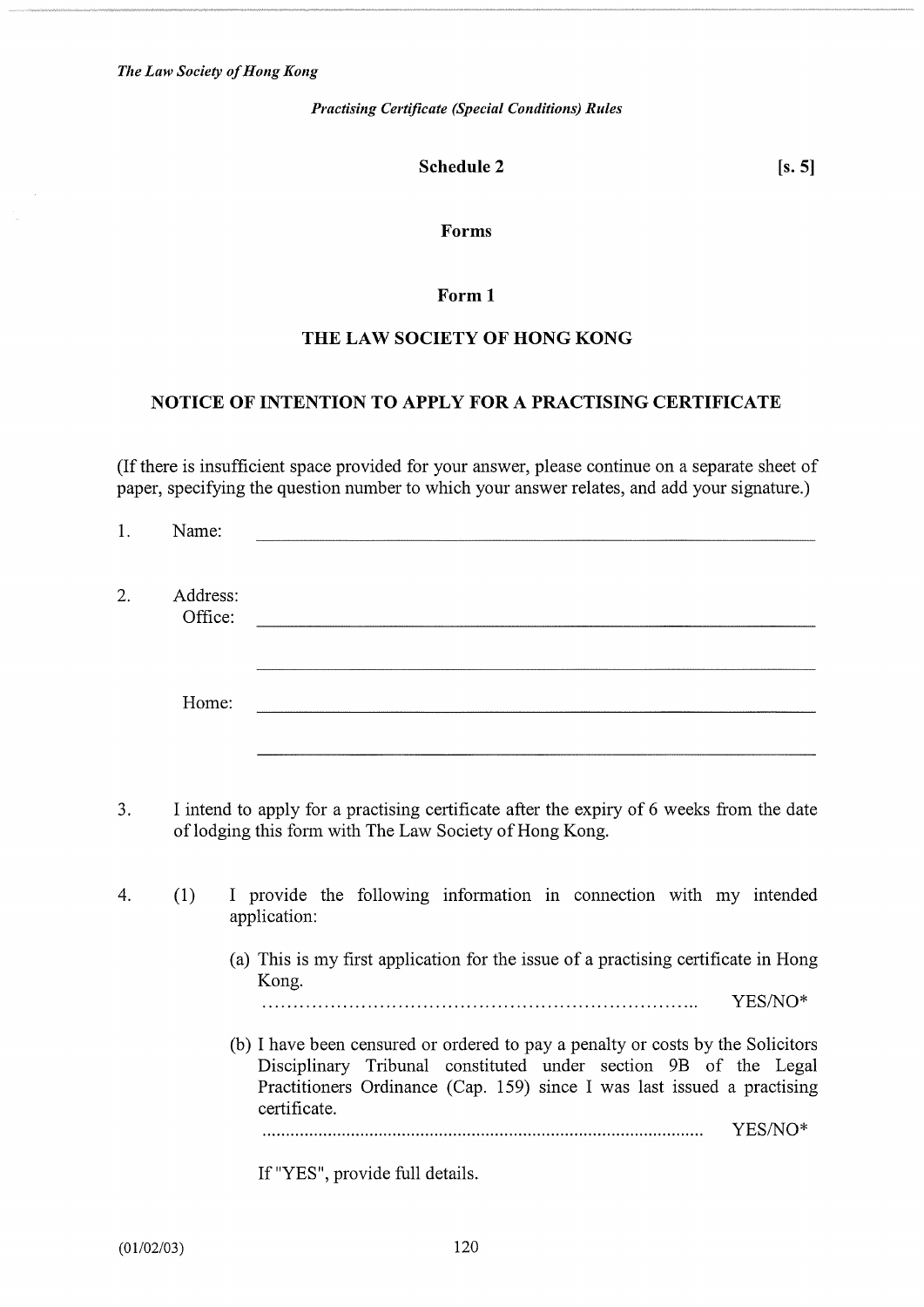(c) I have been notified in writing by The Law Society of Hong Kong that I have failed or refused to give a sufficient and satisfactory explanation in relation to my conduct since I was last issued a practising certificate. YES/NO\* The date upon which such notice was given to me was ............................ (d) I have been suspended from practice since I was last issued a practising certificate. YES/NO\* If YES" and the period of suspension has expired, provide full details and state the date upon which your period of suspension expired. (e) I have had my name removed from or struck off the roll of solicitors since I was last issued a practising certificate. YES/NO\* If "YES" and your name has been restored to the roll of solicitors, provide full details and state the date upon which your name was restored. (f) I have become bankrupt since I was last issued a practising certificate. YES/NO\* If "YES" and you have been discharged from bankruptcy within the meaning of the Bankruptcy Ordinance (Cap. 6), provide full details and state the date upon which you were discharged. (g) A judgment in Hong Kong or elsewhere involving the payment of money has been given against me since I was last issued a practising certificate. YES/NO\* If "YES", provide full details including whether the judgment is still outstanding, and if it has been satisfied, evidence of that fact. (h) I have been in full-time practice of law for 2 continuous years immediately prior to the date of this notice. YES/NO\* If "YES", provide full details of the firm(s) in which you have been engaged in practice or the organization(s) by whom you have been employed specifying your job title and the jurisdiction(s) in which you have been practising.

> If "NO", provide full details of your activities during that period, including the details of the organization(s) by whom you have been employed,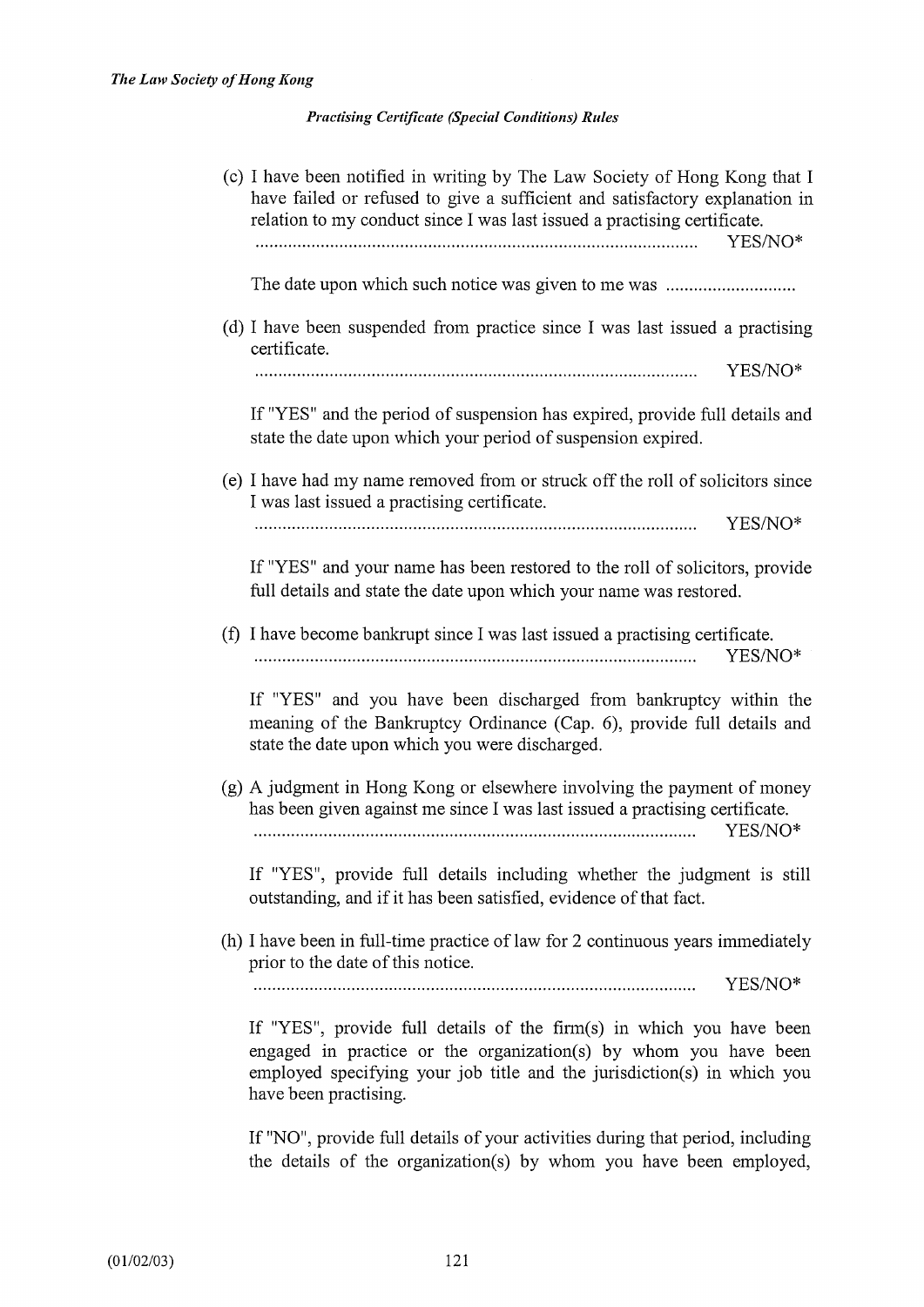specifying your job title and whether you have been employed full-time or part-time.

(i) I was a principal in or a consultant of a firm at the time of an intervention by The Law Society of Hong Kong under section 26A and Schedule 2 to the Legal Practitioners Ordinance (Cap. 159).

YES/NO\*

If "YES", provide full details.

- (2) Tick the appropriate box(es):
	- (a) I am engaged in private practice in Hong Kong:
		- $\Box$  on my own account
		- $\Box$  in partnership
		- $\Box$  as an assistant solicitor
		- $\Box$  as a consultant
	- (b) I am employed:
		- $\Box$  in commerce or industry
		- $\Box$  as a law teacher
		- o by Government
- (3) Details of all firms in which I am engaged in practice or by whom I am employed are as follows:

FIRM / ORGANIZATION CAPACITY PART-TIME /

FULL-TIME/ **OTHER** 

(4) I have commenced / ceased\* to practise on my own account / in partnership\* in Hong Kong in the 12 months ending on 31 October immediately before my application, details are as follows:

Name(s) of firm(s): 

Date(s) of commencing / ceasing\* practice:

I solemnly and sincerely declare that all the information given by me in this application is true and correct to the best of my knowledge and belief and I make this solemn declaration conscientiously believing the same to be true and by virtue of the Oaths and Declarations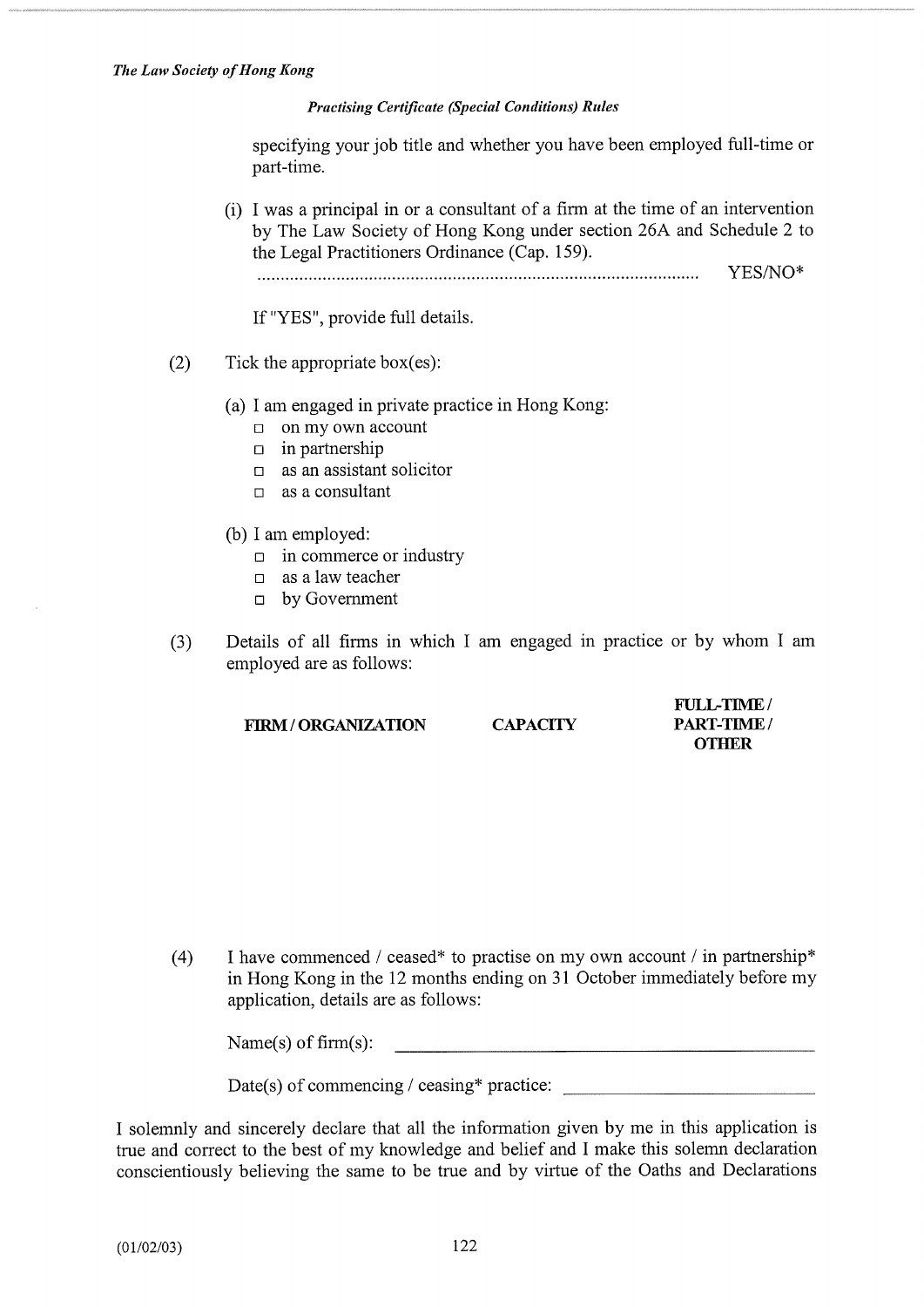Ordinance (Cap. 11).

Declared at Hong Kong this \_\_\_\_\_\_\_\_\_\_\_\_\_\_ day of \_\_\_\_\_\_\_\_\_\_\_\_\_\_\_\_\_\_\_\_\_\_\_\_\_\_\_\_\_\_\_.

Before me,

\* Delete if inapplicable.